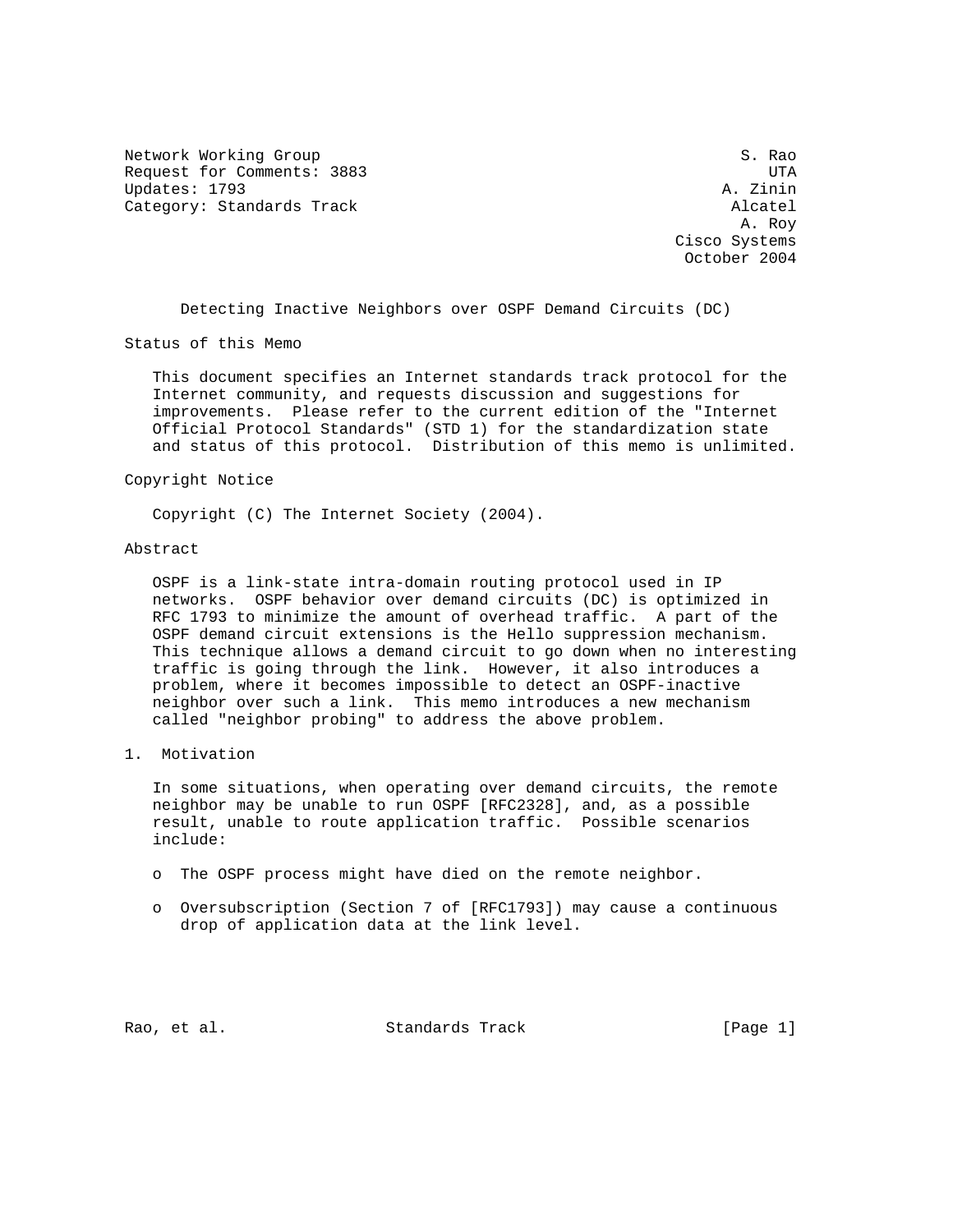The problem here is that the local router cannot identify problems such as this, since the Hello exchange is suppressed on demand circuits. If the topology of the network is such that other routers cannot communicate their knowledge about the remote neighbor via flooding, the local router and all the routers behind it will never know about the problem, so application traffic may continue being forwarded to the OSPF-incapable router.

 This memo describes a backward-compatible neighbor probing mechanism based on the details of the standard flooding procedure followed by OSPF routers.

2. Proposed Solution

 The solution this document proposes uses the link-state update packets to detect whether the OSPF process is operational on the remote neighbor. We call this process "Neighbor probing". The idea behind this technique is to allow either of the two neighbors connected over a demand circuit to test the remote neighbor at any time (see Section 2.1).

 The routers across the demand circuit can be connected by either a point-to-point link, a virtual link, or a point-to-multipoint interface. The case of routers connected by broadcast networks or Non-Broadcast Multi-Access (NBMA) links is not considered, since Hello suppression is not used in these cases (Section 3.2 [RFC1793]).

 The neighbor probing mechanism is used as follows. After a router has synchronized the Link State Database (LSDB) with its neighbor over the demand circuit, the demand circuit may be torn down if there is no more application traffic. When application traffic starts going over the link, the link is brought up. If ospfIfDemandNbrProbe is enabled, the routers SHOULD probe each other. While the link is up, the routers may also periodically probe each other every ospfIfDemandNbrProbeInterval. Neighbor probing should not be considered as interesting traffic and should not cause the demand circuit to remain up (relevant details of implementation are outside of the scope of this document).

 The case when one or more of the router's links are oversubscribed (see section 7 of [RFC1793]) should be considered by the implementations. In such a situation, even if the link status is up and application data is being sent on the link, only a limited number of neighbors are really reachable. To make sure temporarily unreachable neighbors are not mistakenly declared down, Neighbor probing should be restricted to those neighbors that are actually

Rao, et al. Standards Track [Page 2]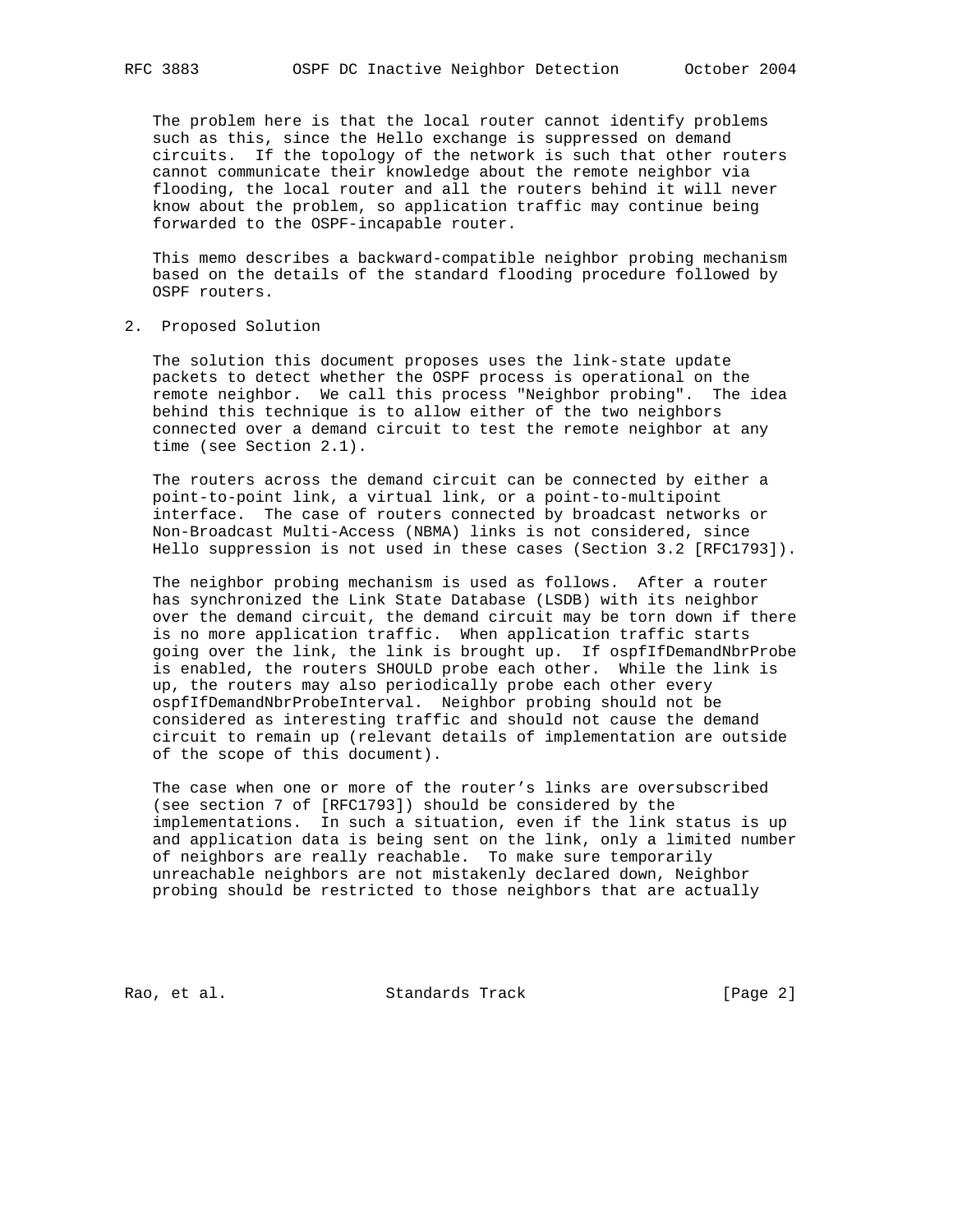reachable (i.e., there is a circuit established with the neighbor at the moment the probing procedure needs to be initiated). This check itself is also considered an implementation detail.

## 2.1. Neighbor Probing

 The neighbor probing method described in this section is completely compatible with standard OSPF implementations, because it is based on standard behavior that must be followed by OSPF implementations in order to keep their LSDBs synchronized.

 When a router needs to verify the OSPF capability of a neighbor reachable through a demand circuit, it should flood to the neighbor any LSA in its LSDB that would normally be sent to the neighbor during the initial LSDB synchronization process (in most cases, such an LSA must have already been flooded to the neighbor by the time the probing procedure starts). For example, the router may flood its own router-LSA (without originating a new version), or the neighbor's own router-LSA. If the neighbor is still alive and OSPF-capable, it replies with a link state acknowledgement or a link state update (an implied acknowledgement), and the LSA is removed from the neighbor's retransmission list. The implementations should limit the number of times an LSA can be retransmitted to ospfIfDemandNbrProbeRetxLimit, when used for neighbor probing. If no acknowledgement (explicit or implicit) is received for a predefined period of time, the probing router should treat this as evidence of the neighbor's unreachability (proving wrong the assumption of reachability used in [RFC1793]) and should bring the adjacency down.

 Note that when the neighbor being probed receives such a link state update packet, the received LSA has the same contents as the LSA in the neighbor's LSDB, and hence should normally not cause any additional flooding. However, since LSA refreshes are not flooded over demand circuits, the received LSA may have a higher Sequence Number. This will result in the first probe LSA being flooded further by the neighbor. Note that if the current version of the probe LSA has already been flooded to the neighbor, it will not be propagated any further by the neighbor. Also note that in any case, subsequent (non-first) probe LSAs will not cause further flooding until the LSA's sequence number is incremented.

 Again, the implementation should insure (through internal mechanisms) that OSPF link state update packets sent over the demand circuit for the purpose of neighbor probing do not prevent that circuit from being torn down.

Rao, et al. Standards Track [Page 3]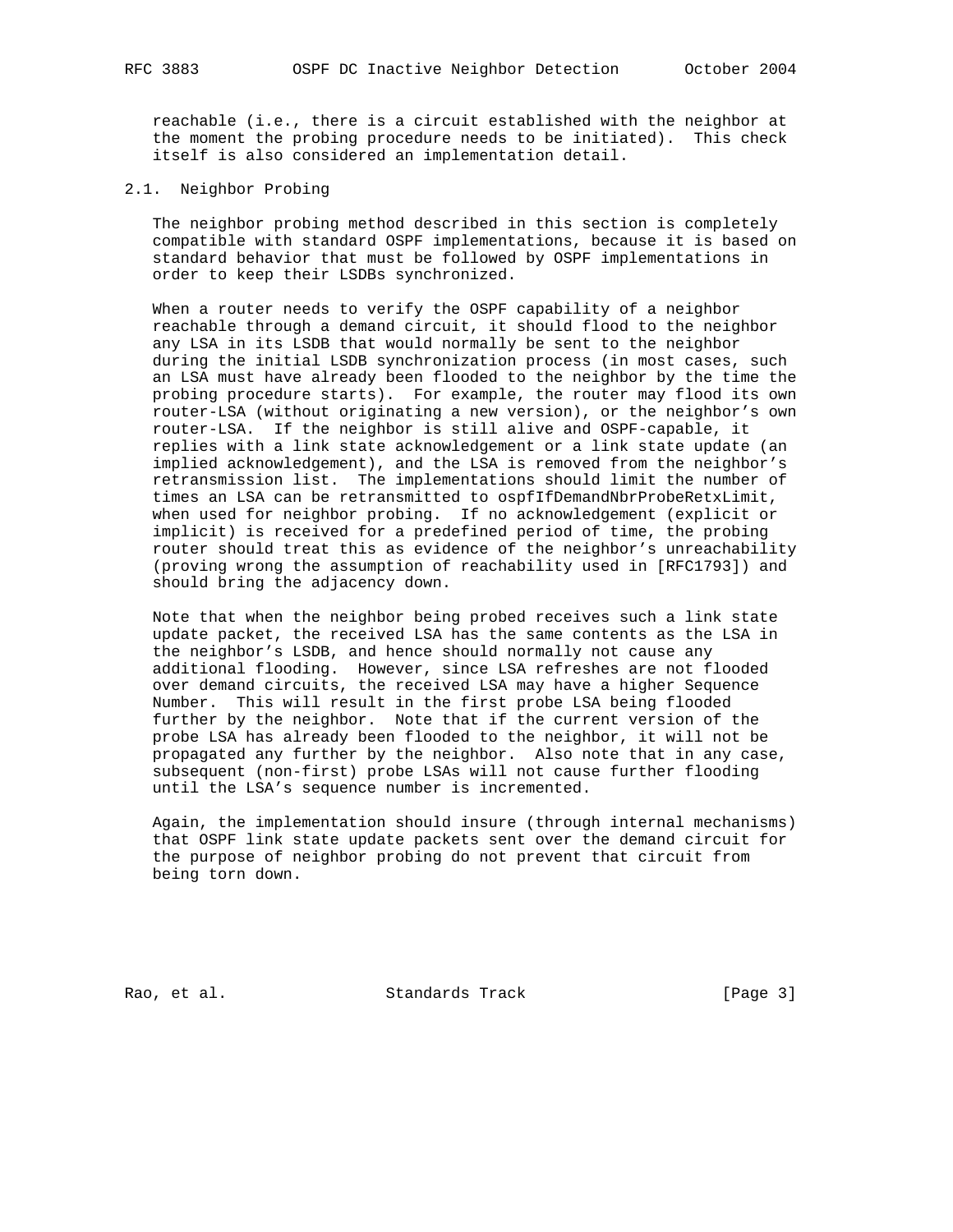3. Support of Virtual Links and Point-to-multipoint Interfaces

 Virtual links can be treated analogously to point-to-point links, so the techniques described in this memo are applicable to virtual links as well. The case of point-to-multipoint interface running as a demand circuit (section 3.5 [RFC1793]) can be treated as individual point-to-point links, for which the solution has been described in section 2.

4. Compatibility Issues

 All mechanisms described in this document are backward-compatible with standard OSPF implementations.

5. Deployment Considerations

 In addition to the lost functionality mentioned in Section 6 of [RFC1793], there is additional overhead in terms of the amount of data (link state updates and acknowledgements) being transmitted due to neighbor probing whenever the link is up, thereby increasing the overall cost.

6. Acknowledgements

 The original idea of limiting the number of LSA retransmissions on demand circuits (used as part of the solution described in this document) and its implementation belong to Padma Pillay-Esnault and Derek Yeung.

 The authors would like to thank John Moy, Vijayapal Reddy Patil, SVR Anand, and Peter Psenak for their comments on this work.

 A significant portion of Sira's work was carried out as part of the HFCL-IISc Research Project (HIRP), Bangalore, India. He would like to thank the team for their insightful discussions.

7. Security Considerations

 The mechanism described in this document does not modify security aspects of the OSPF routing protocol.

8. Normative References

[RFC2328] Moy, J., "OSPF Version 2", STD 54, RFC 2328, April 1998.

 [RFC1793] Moy, J., "Extending OSPF to Support Demand Circuits", RFC 1793, April 1995.

Rao, et al. Standards Track [Page 4]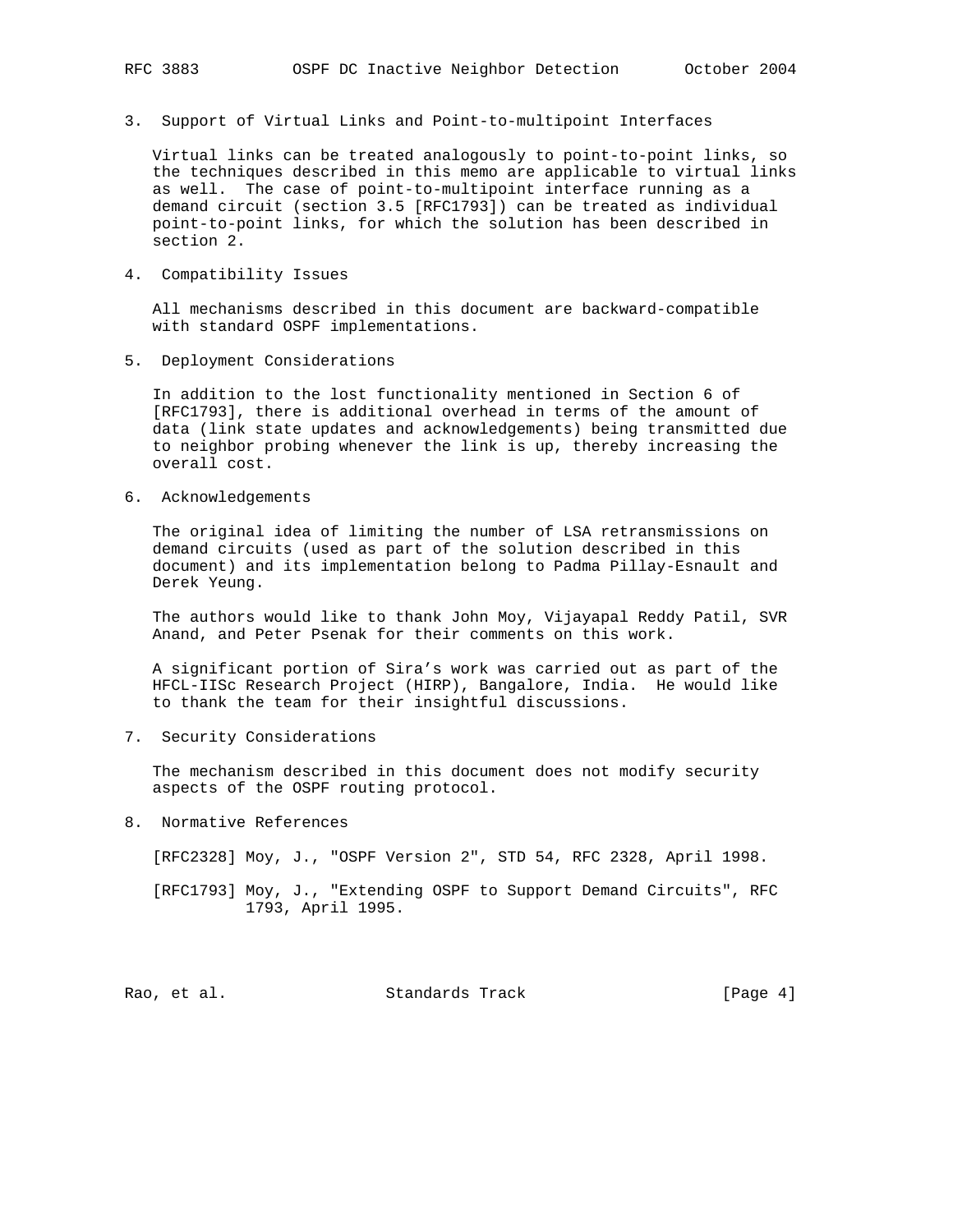This memo defines the following additional configuration parameters for OSPF interfaces.

 ospfIfDemandNbrProbe Indicates whether or not neighbor probing is enabled to determine whether the neighbor is inactive. Neighbor probing is disabled by default.

 ospfIfDemandNbrProbeRetxLimit The number of consecutive LSA retransmissions before the neighbor is deemed inactive and the neighbor adjacency is brought down. Sample value is 10 consecutive LSA retransmissions.

 ospfIfDemandNbrProbeInterval Defines how often the neighbor will be probed. The sample value is 2 minutes.

Authors' Addresses

 Sira Panduranga Rao The University of Texas at Arlington 416 Yates Street, 300 Nedderman Hall Arlington, TX 76019

EMail: siraprao@hotmail.com

 Alex Zinin Alcatel 701 E Middlefield Rd Mountain View, CA 94043

EMail: zinin@psg.com

 Abhay Roy Cisco Systems 170 W. Tasman Dr. San Jose,CA 95134

EMail: akr@cisco.com

Rao, et al. Standards Track [Page 5]